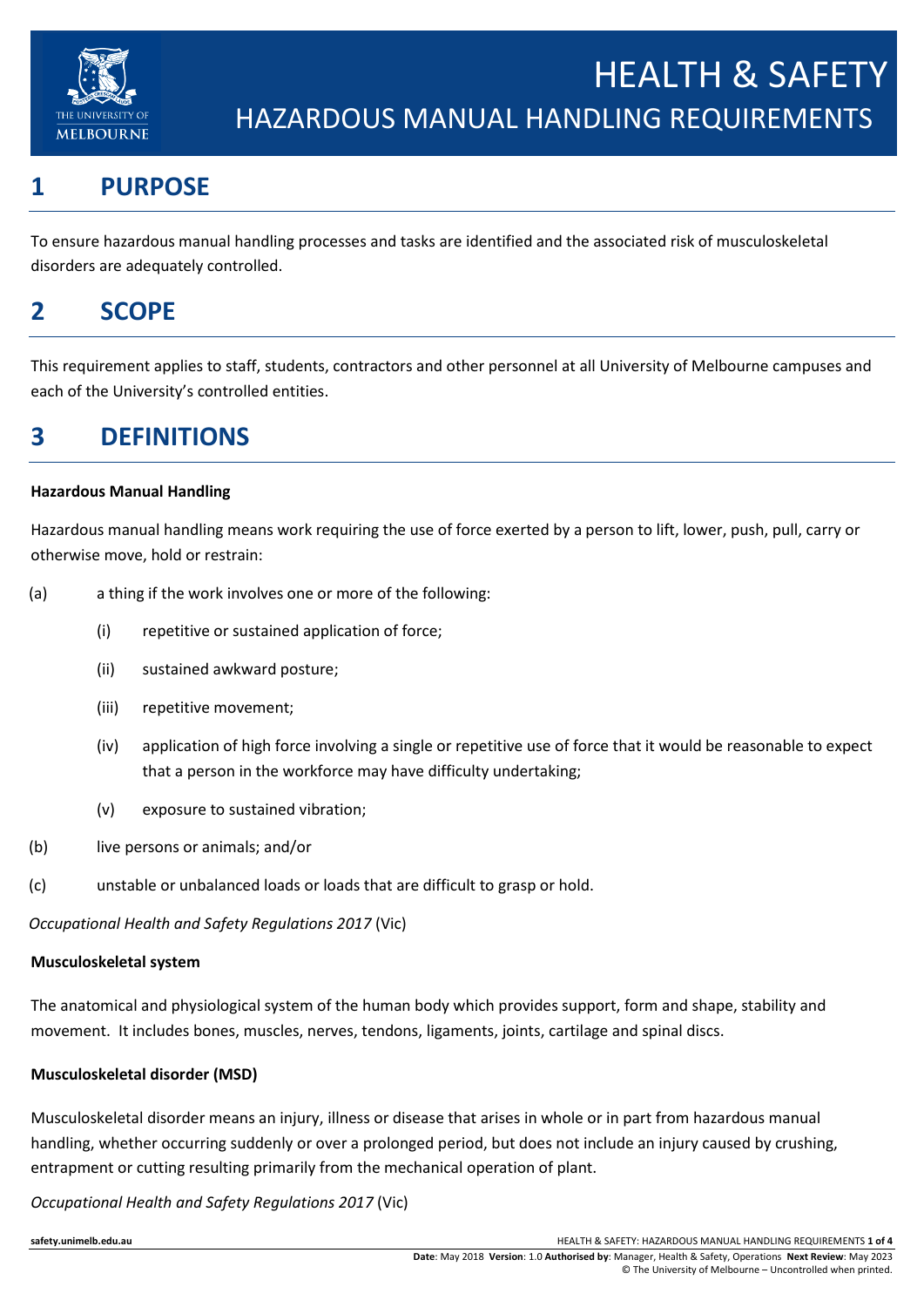# **4 REQUIREMENTS**

### **4.1 Hazard identification**

The Head of School/Division is responsible for ensuring that hazardous manual handling processes and tasks are identified, assessed and controlled.

The manager/supervisor is responsible for ensuring effective implementation of processes to identify hazardous manual handling in work systems and the work environment. This includes, but is not limited to:

- hazards are reported as soon as practicable via the Enterprise Risk Management System (ERMS) or other suitable means;
- incidents are reported as soon as practicable via ERMS;
- workplace monitoring and scheduled workplace inspections;
- pre-purchase assessment of new plant and equipment;
- hazardous manual handling training (where applicable); and
- workplace ergonomic assessments (for example computer workstation assessments).

#### **4.2 Risk assessment**

The manager/supervisor must ensure that identified hazardous manual processes and tasks in their area of responsibility are assessed for risk and adequately controlled.

Risk assessments are entered and stored into the Enterprise Risk Management System (ERMS). A University username and password is required to access ERMS via the Staff Hub or directly from web site: [Enterprise Risk Management System.](https://www.riskcloud.net/prod/default.aspx)

Hard copy risk assessment forms are available where access to ERMS is not available. These can later be transposed to ERMS.

Health & Safety: [Computer workstation self-assessment checklist](https://safety.unimelb.edu.au/__data/assets/word_doc/0019/2041273/Computer-workstation-self-assessment.docx)

[Health & Safety: Hazardous manual handling risk assessment form](https://safety.unimelb.edu.au/__data/assets/word_doc/0009/1796076/hazardous-manual-handling-risk-assessment-form.docx)

[Health & Safety: Task risk analysis form](https://safety.unimelb.edu.au/__data/assets/word_doc/0008/1716731/task-risk-analysis-form.docx)

[Health & Safety: General risk assessment form](https://safety.unimelb.edu.au/__data/assets/word_doc/0007/1716730/general-risk-assessment-form.docx)

For more information and guidance completing a risk assessment refer to the Health & Safety: Risk assessment [methodology.](https://safety.unimelb.edu.au/__data/assets/pdf_file/0007/1716712/health-and-safety-risk-assessment-methodology.pdf)

### **4.3 Review of control measures**

The Head of School/Division must ensure that risk control measures for hazardous manual handling are appropriately reviewed and where necessary revised.

The manager/supervisor must ensure that the review of hazardous manual handling risk control measures occurs:

- before any alteration is made to anything, process or system of work involving hazardous manual handling, including a change in the place where that work is undertaken; or
- if new or additional information about hazardous manual handling becomes available to the employer; or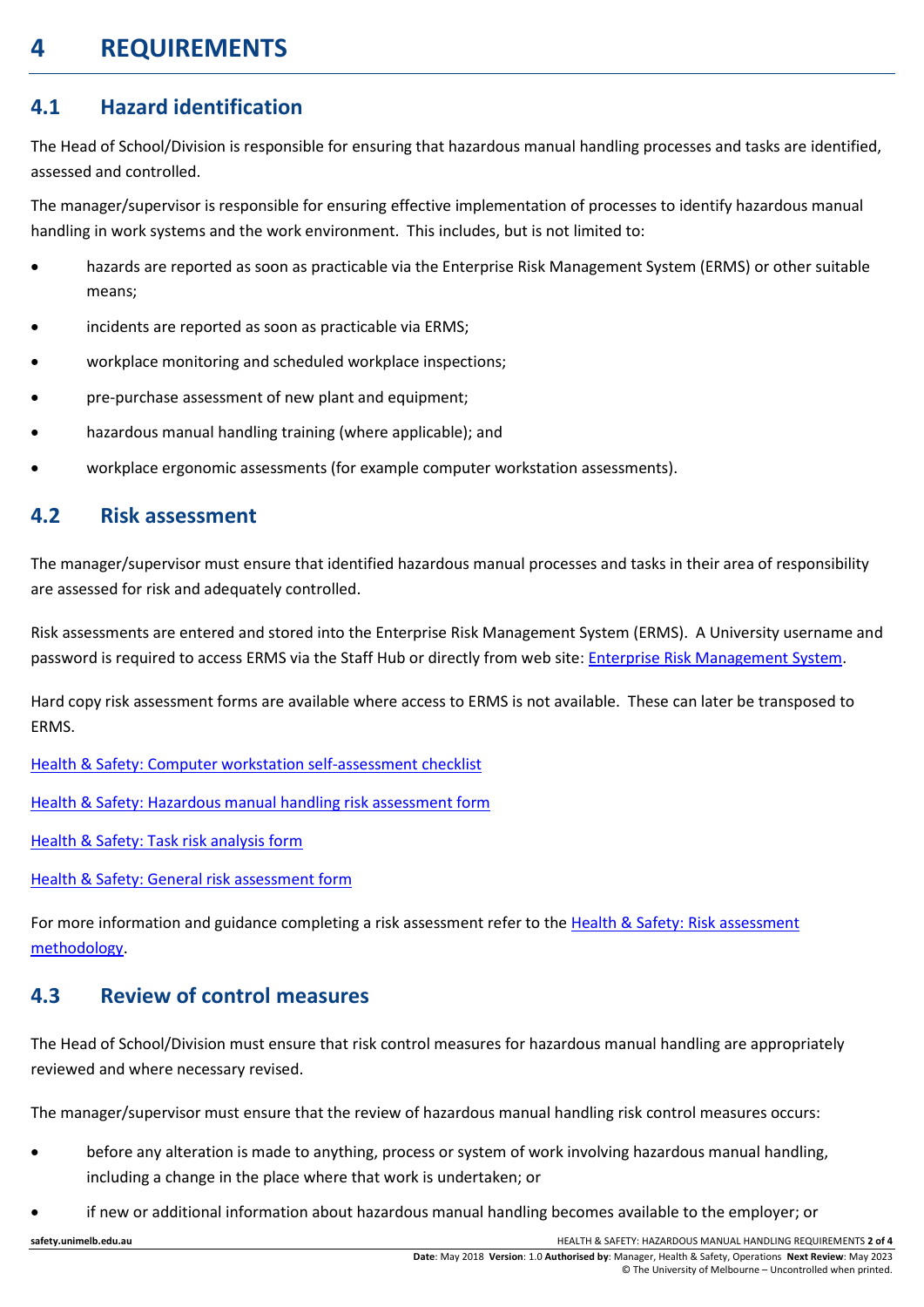- if an occurrence of a musculoskeletal disorder at a workplace is reported by or on behalf of an employee; or
- after any incident occurs that involves hazardous manual handling; or
- if, for any other reason, the risk control measures do not adequately control the risks; or
- after receiving a request from a health and safety representative.

#### **4.4 Training**

The Associate Director, Health & Safety shall develop, publish and deliver hazardous manual handling training in accordance with th[e Health & Safety: Training requirements.](http://safety.unimelb.edu.au/__data/assets/word_doc/0007/2077585/health-and-safety-training-requirements.docx)

The Head of School/Division must ensure that the required level of information, instruction and training is available to staff and students. The training must provide the skills and knowledge required to perform activities in a manner that is safe and without risks to health, in so far as is reasonably practicable.

The Head of Department/School shall provide resources that record and maintain hazardous manual training records in accordance with the [Health & Safety: Training requirements.](http://safety.unimelb.edu.au/__data/assets/word_doc/0007/2077585/health-and-safety-training-requirements.docx)

The manager/supervisor shall:

- identify staff and students who require hazardous manual handling training; and
- arrange for staff and students to undertake hazardous manual handling training.

### **5 REFERENCES**

*Occupational Health and Safety Act 2004* (Vic)

*Occupational Health and Safety Regulations 2017* (Vic)

Compliance code: Hazardous manual handling (Vic)

Hazardous manual handling: Your health and safety guide (Vic)

Hazardous manual handling: Review and revision of risk control measures (Vic)

[Health & Safety: Training requirements](http://safety.unimelb.edu.au/__data/assets/word_doc/0007/2077585/health-and-safety-training-requirements.docx)

## **6 RESPONSIBILITIES**

Head of School/Division

Associate Director, Health & Safety

Manager/Supervisor

# **7 ASSOCIATED DOCUMENTATION**

#### **7.1 Processes**

Nil